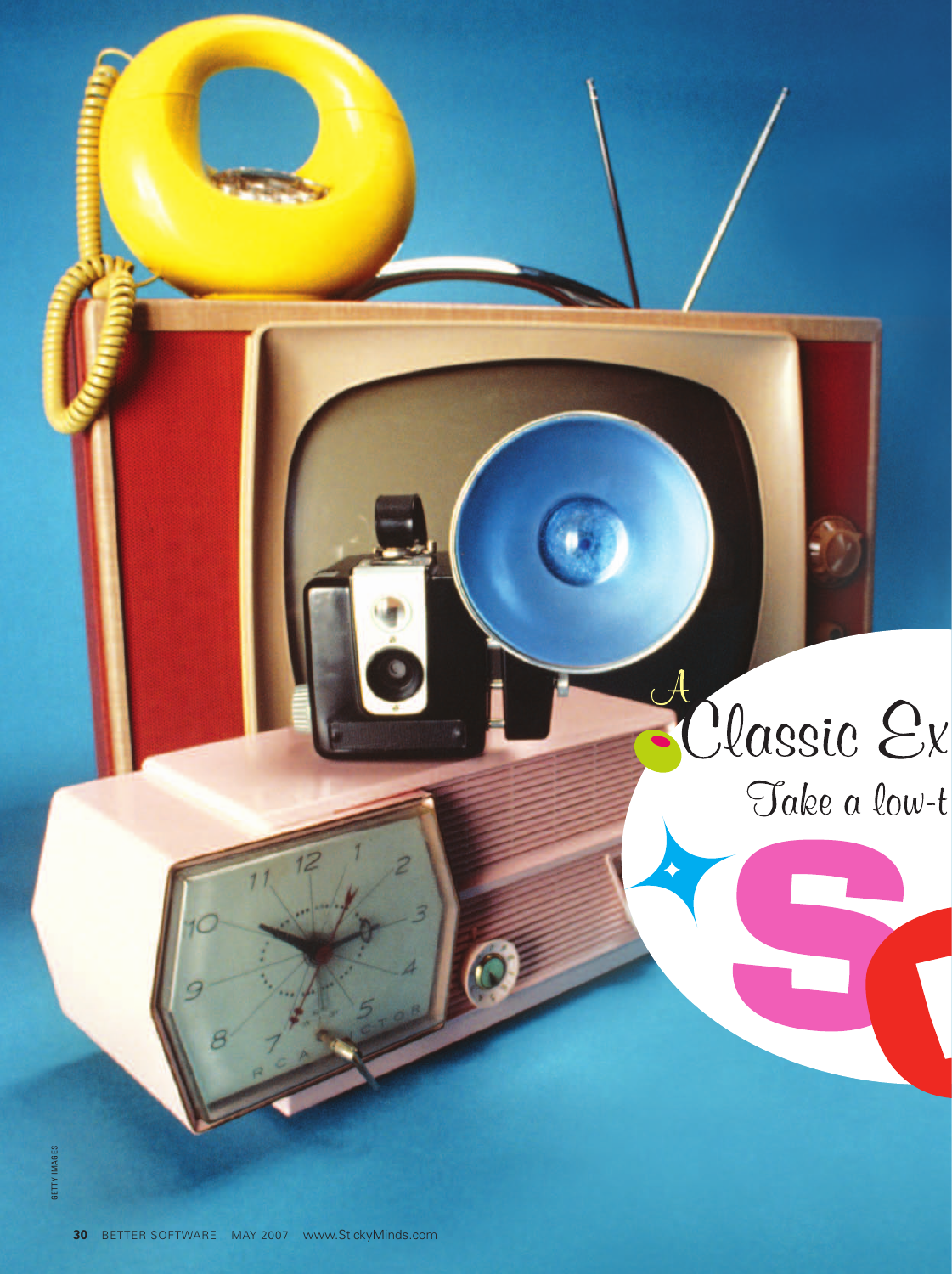ample ech approach to understanding

*by Dan North*

**D**uring the past few years, service-ori-<br>ented architecture (SOA) has become ented architecture (SOA) has become a mainstream approach for designing and developing enterprise software. As with most new technologies, the adoption of SOA has been led by software vendors and shaped by their particular tools and sales targets. Naturally it is in the vendors' interest to emphasize the complexity of SOA and then provide a timely and profitable solution.

This leads many systems architects into a technology-centric view of SOA, when, in fact, the most important criteria for a service-oriented architect—before tackling the technology should be a keen understanding of the business.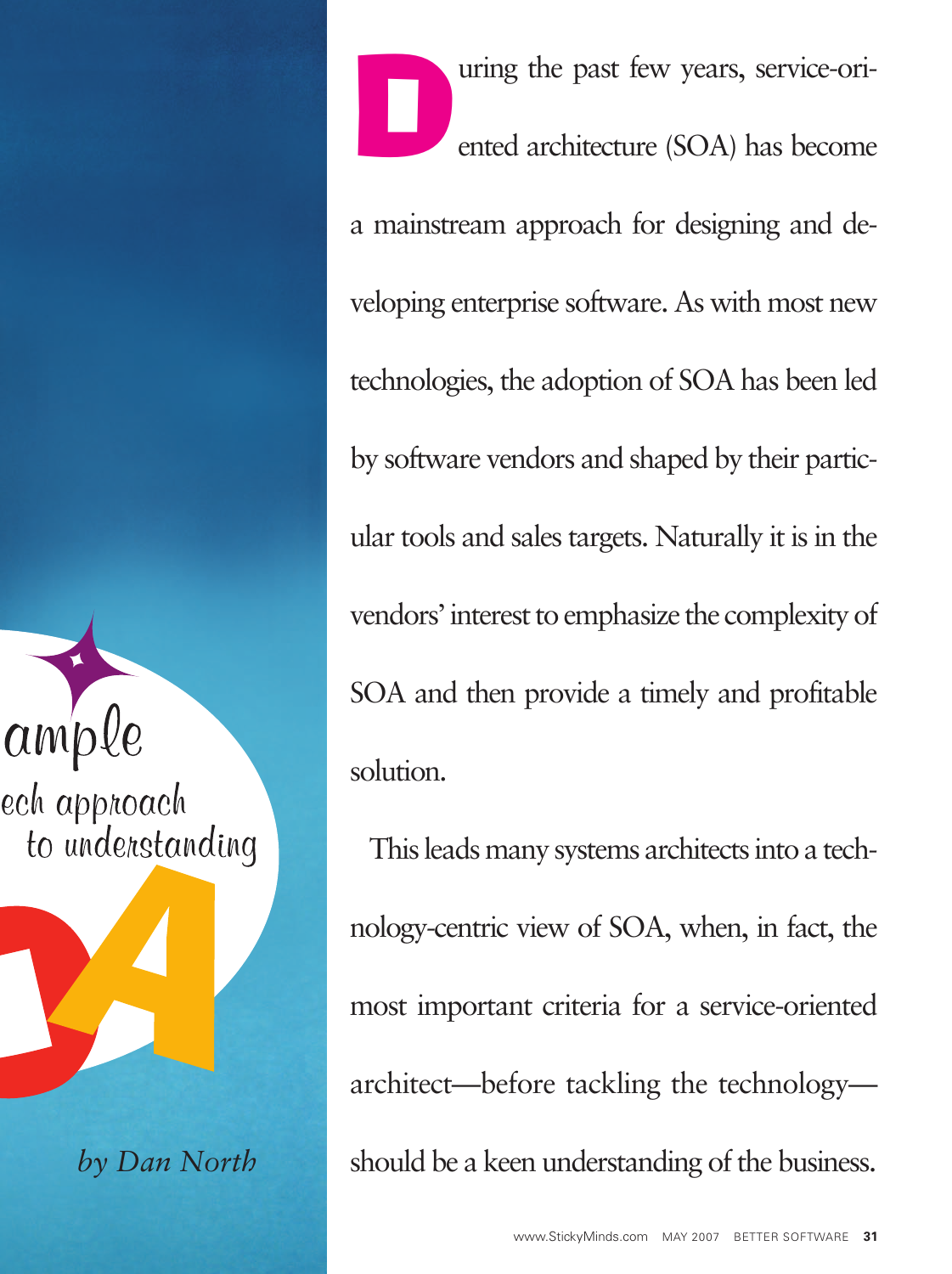This article presents a simple, technology-agnostic approach to designing and evolving SOAs. You will not see acronyms such as WSDL, SOAP, or REST, and I promise not to use technical terms like "orchestration," "realization," and "governance." Because of this, you will be able to design and implement service-oriented architectures that truly serve your business.

#### **Describe a Scenario in Business Terms**

Imagine you want to implement a vacation-booking service as part of an enterprise system. The first step is to remove any reference to computers or modern technology. This will allow you to concentrate on the business objectives of the service, without getting sidetracked by technological considerations. In other words, it enables you to separate the "what" from the "how."

exist yet. You can use a telephone and the internal mail but nothing else. Here is how the scenario might go:

#### *Bob Books a Vacation*

Bob works for Big Corporation, Inc. Bob wants to take a vacation. He's been working hard, and he thinks he deserves it. So Bob goes to the stationery shelf, takes an annual leave request form, and diligently fills it in. It's quite a basic form—he fills in his name, his department, the dates he wants to take off, and then he signs the form. For good measure, he writes his telephone extension on the bottom of the form. He takes the form to his line manager, who countersigns it, and then he puts it in the internal mail. Oh, the internal mail! It's notoriously unreliable, but he sends off the form anyway and offers up a silent prayer. He puts a note on his desk calendar to remind



A simple way to do this is to describe the business interactions as they would have occurred in a 1950s company. Let's call our company Big Corporation, Inc. It's a classic 1950s corporation—hierarchical, with myriad departments containing countless people who are cogs in the Big machine. They all know their places, their job functions are clearly defined, and there are no messy organizational boundaries. Remember, the job title "project manager" doesn't him to follow up in a week.

Then he gets back to work on his important administrative job.

A week later, Bob's calendar reminds him that he hasn't heard back from the personnel department, so he decides to phone them.

*Bob who? No, we don't have a leave request for you. Yes, of course I'd know—I handle all the leave requests. Sorry!*

Undeterred, Bob fills out another

request form, puts it in the internal mail, and gets back to work. A couple of days later an envelope drops into Bob's inbox. His vacation has been approved—great news!—now to book the hotel and tell the wife and kids.

#### **Replay the Scenario in Service-oriented Terms**

Now, let's replay this scenario and identify where services are being used and what the interactions look like.

In SOA terms, the personnel department is a service provider. One of its services is scheduling annual leave. Bob is a client or consumer of the service. The vacation request form describes a service contract. The filled-in form is then an asynchronous message—Bob doesn't suspend his activities waiting for the reply to come back; instead he gets on with his regular work.

The internal mail is a message transport—an unreliable one in this instance. Luckily, Bob has an error-handling protocol, namely a timeout. After a week, his calendar alerts him to call the personnel department. The telephone call is a synchronous interaction—he is on the telephone in real time. He then implements an error-correcting strategy, which is to resend the message. Notice that the whole sequence—the reminder on the calendar, the timeout, the telephone call, and resending the message—was only necessary because the message transport was unreliable. We'll return to this idea later.

A second asynchronous message is sent, and this time Bob receives a response in his inbox. This is an asynchronous response. Finally, Bob correlates the response with the original request, and the exchange is complete.

#### **Use the Businessbased Scenario to Explore Service-oriented Assumptions**

Unless you are an SOA veteran, the technical terms in the previous section may be unfamiliar to you. However, they have a direct, one-to-one relationship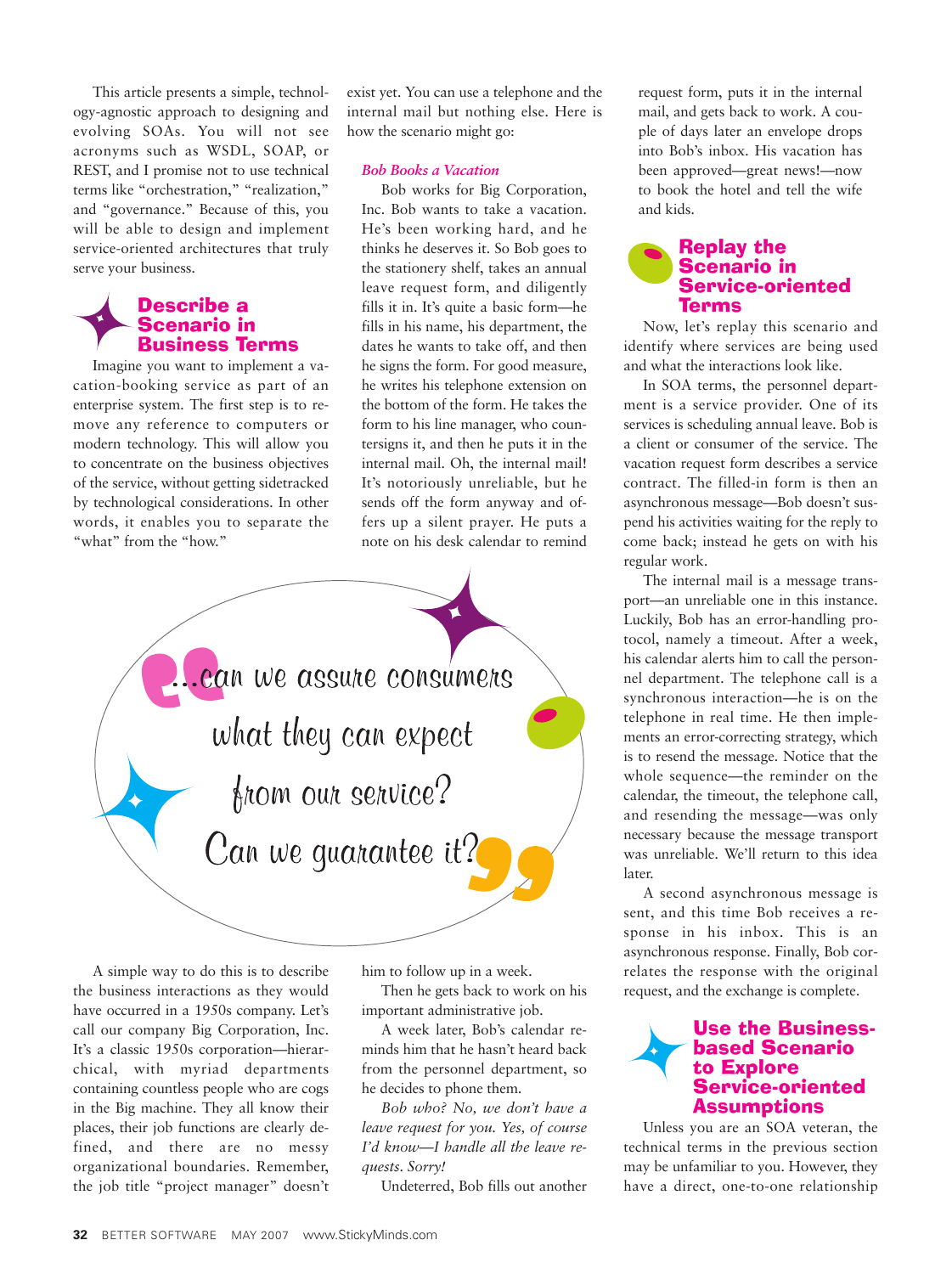with the terms in the business version, which has the advantage of being real and tangible.

Using the previous example, here are some discussions and questions that will help clarify the assumptions your architects might make about defining the service:

#### RELIABILITY OF MESSAGE TRANSPORT

We discover from the description that the message-delivery system—the internal mail—is unreliable. Is this something over which we have any control? Could we make it more reliable or even replace it altogether? If not, what are the constraints under which we are working, and what level of service can we expect?

#### ERROR-HANDLING STRATEGY

The scenario doesn't describe how the first message is lost. Was it never delivered to the service, or did it go missing after it arrived at the personnel department? In the latter case, there may be more error conditions to consider. For example, if someone updates Bob's records to reduce the number of leave days remaining but the request goes missing before the vacation has been approved, his records are in an inconsistent state. The records won't reflect reality—the personnel department has "lost" some of Bob's vacation time. In other words, the vacation-booking service has to be transactional. It is similar to the situation in which you debit one account and credit another—either both actions must succeed or both must be undone.

There is a clue in the telephone conversation. It seems there is only one person who deals with vacation requests, so it is less likely that she will lose the request partway through than if several people were involved in the process. This is a feature of the implementation of the service: The more complex it is, the more we need to consider transaction boundaries and the ramifications of failures in different parts of the process.

The errors we have discussed so far depend on how the request is performed (i.e., how it is implemented). But there are several business reasons why a vacation request might fail. In SOA terms these are known as semantics or business

rules. What if Bob already has used up his allowance or this request would take him over his limit? What if the manager who signed the form isn't authorized to sign vacation requests? In these cases, we might want to send a response back to Bob explaining why we can't process his request.

year. It may increase or decrease at weekends or monthends, or it may be seasonal. In our example, vacations are cyclical, with winter and summer peaks. We should determine if the service is international, in which case winter and summer may occur at different times for different users. This may figure in our

 $\dots a$  true service-oriented architecture should only have services with a direct counterpart **Lin**the business; otherwise they cannot possibly be modeling a business process.

#### CORRELATING RESPONSES

Bob's response arrives some time after he sent the original request, and he has been busy doing other things in the meantime, so he has to be able to correlate the response with his request. Of course, this is easy because he only has one outstanding vacation request. If he were sending and receiving a lot of the same types of requests, all asynchronously, he would need a more robust approach to correlating the responses as they come in, such as a reference number to match against.

Similarly, if there were many people sending in vacation requests at the same time, the internal mail system might need some help to avoid becoming overwhelmed and thus delivering responses to the wrong inboxes or losing them entirely.

It is useful to understand the expected usage patterns of the service in terms of peaks and valleys and the maximum amount of concurrent usage. This may vary by time of day, week, month, or

discussions around correlating the asynchronous responses.

#### AVAILABILITY OF SERVICE

Related to the idea of peak usage is the more general conversation concerning availability of service. Should we provide a service level agreement (SLA) that promises how quickly the service will respond under various circumstances? If not, can we assure consumers what they can expect from our service? Can we guarantee it?

Should we prioritize some services over others, and if so, how? For instance, if the personnel department also books business travel, it might process all business travel before any vacation bookings. Alternatively, it could guarantee to provide a certain percentage of its capacity to each type of request.

#### SECURITY AND COMPLIANCE

In this example, security probably is not an issue. It is unlikely that someone would want to fake a vacation request on Bob's behalf. However, what do we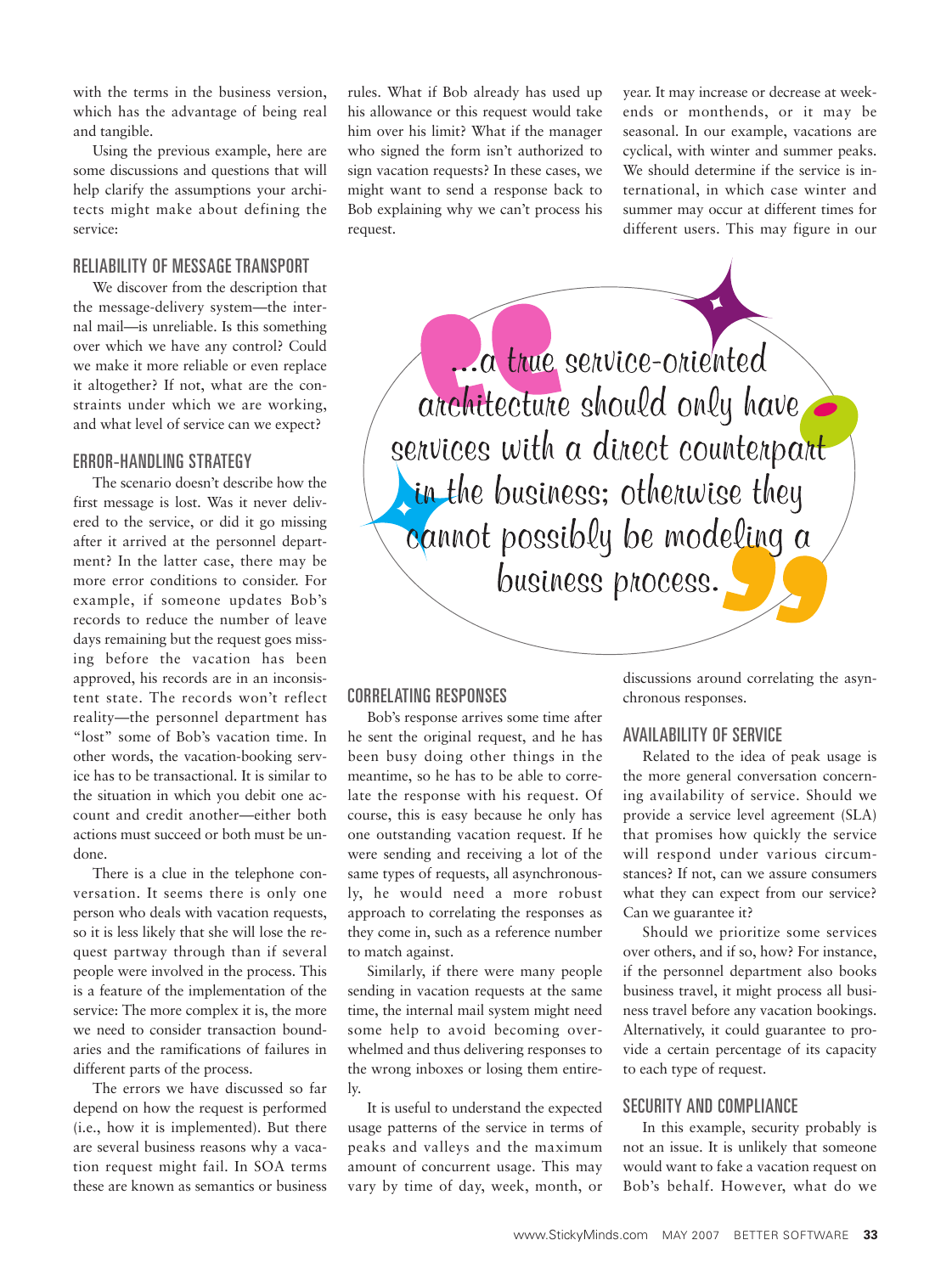know about Bob himself? Perhaps his boss turned down his request, and Bob forged his manager's signature. This might be more likely if it were left to the manager to track Bob's vacation allowance rather than the personnel department. In this case, we might consider a more careful verification of the request, such as a (synchronous) telephone call to Bob's manager to ensure that she really had signed the request.

In addition to our own business rules, we must consider external legal constraints that may be imposed on us. This is particularly true in systems that maintain sensitive financial or personal information.

#### SOME OBSERVATIONS

As you can see, we have been able to ask some useful questions, which are helping us understand the nature of the service without descending into technological discussions or becoming distracted by implementation details. Keeping the discussion at a business level enables us to understand the true business value and intent of the service and allows us to investigate any business complexity independent of technical issues.

In fact, a true service-oriented architecture should only have services with a direct counterpart in the business; otherwise they cannot possibly be modeling a business process. Abstract technical concepts, such as a "data service" or a "replication service," don't make any sense in business terms. (There may be shared modules or libraries to provide common technical functionality, but these should not be implemented or referred to as services.)

A useful heuristic is to equate a service provider with a department or team within the organization. For instance, we might model the personnel department as a single service provider offering a number of services, or we might partition it into smaller service providers if the services naturally fall into categories.

#### **Evolve the Service in Business Terms**

So far we have only talked about the initial design of a service-oriented architecture, but we also want to be able to change and adapt services over time. To understand the issues involved here, it is useful to look at why a service might evolve. Again, we start with a businessfocused scenario and then map it into SOA terminology.

#### *Susie Saves the Day*

Susie works in the personnel department of Big Corporation, Inc. processing the vacation requests. One day she receives a vacation request from Bob, so she looks up his remaining leave allowance and discovers he doesn't have enough days left. She notices that the vacation is imminent—he wants to leave in two days. By the time the response gets back to him and he resubmits the request, it will be too late. She notices that he has scribbled his telephone extension on the bottom of the form, so she calls him.

*Hey Bob, Susie from personnel here. I'm afraid I have to turn down your request for three weeks' vacation; you don't have enough days left.*

*Three weeks? I only meant to book two weeks! What dates do you have on that form?*

*The 1st through the 21st.*

*Oh gee, sorry, that should say 1st through 14th. I must have been distracted. I'm reading this article about the flying cars we'll all have in the year 2000.*

*Never mind. I'll approve this; you enjoy your vacation.*

*Thanks, Susie. You really saved the day!*

Over time she notices more and more people writing their phone numbers on the form, so she is able to resolve problems more quickly.

She decides to add a new, optional field on the form for the extension number and calls the form "Vacation Request Form version 2."

Some time later, she receives a memo about a new management directive. Apparently all vacation requests now have to contain the name of the person who will be in charge in the vacationer's absence. No exceptions, those are the rules, effective immediately.

So she creates a new form, version 3, and sends out an all-company memo saying that, regretfully, versions 1 and 2 will no longer be accepted. She also drafts a standard response to send to anyone who submits any of the old-style forms.

#### **Replay the Scenario in Service-oriented Terms**

Replaying this scenario, we see the service evolve twice, and for different reasons. In the first instance, we realize we can provide an enhanced service if the request has some additional data. We publish a second version of the service contract—the blank form with the optional field added.

Notice that we didn't withdraw all the version 1 forms. We still can provide a service to clients using the old version of the service contract. All that happens is that we gracefully degrade the service because we can't call the requester if there are any problems. This allows clients to choose when to upgrade to the new service contract and get the new features and provides loose coupling between upgrading the service and the clients.

This is the most common form of service evolution. Either through feedback from your users or ideas from your own organization or your competitors, you will want to add new functionality or improvements to your services.

#### BE RESPONSIBLE WHEN MAKING A CHANGE THAT BREAKS EXISTING CLIENTS

The second situation is somewhat different. A new, mandatory piece of data is required, without which the service cannot be implemented. This means that no consumers can use the service with their existing service contract and everyone has to "upgrade" to the new form. Because we are responsible service designers, we provide an error response rather than silently discarding any outdated requests. This strategy of providing immediate feedback to the consumer is known as "failing fast."

It is useful because the client now can see exactly why the request failed (and will continue failing until he upgrades his